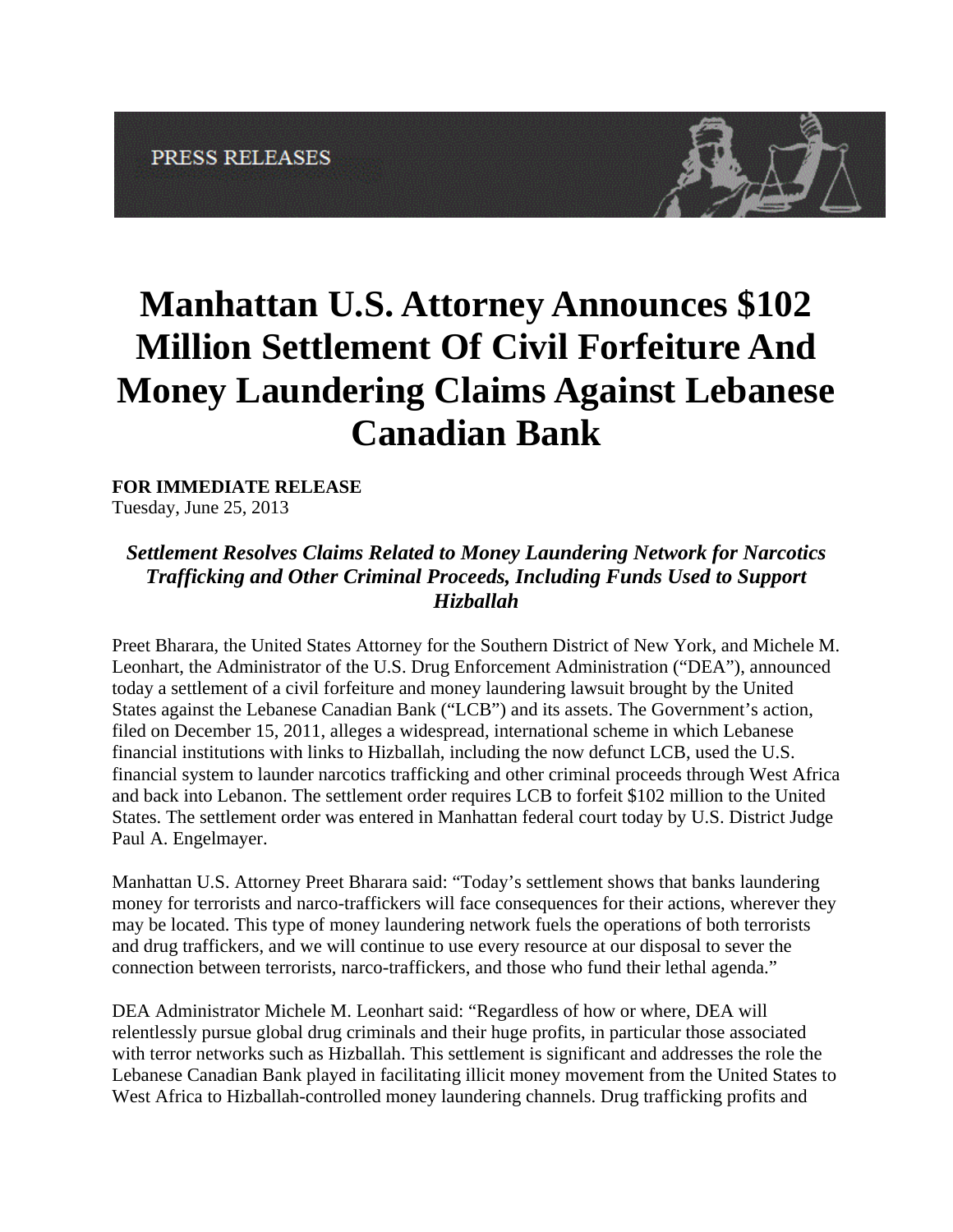terror financing often grow and flow together. One of DEA's highest priorities will always be to promote U.S. and global security by disrupting these narco-terror schemes and protecting the systems they abuse."

According to an Amended Complaint filed in Manhattan federal court in October 2012, and other documents filed in the case:

From approximately January 2007 to early 2011, at least \$329 million was transferred by wire from LCB and other financial institutions, primarily two Lebanese money exchange houses, to the United States for the purchase of used cars that were then shipped to West Africa. Cash from the sale of the cars, along with the proceeds of narcotics trafficking, were funneled to Lebanon through Hizballah-controlled money laundering channels. LCB played a key role in these money laundering channels and conducted business with a number of Hizballah-related entities. Hizballah is a U.S. Department of State designated Foreign Terrorist Organization, a Specially Designated Terrorist, and a Specially Designated Global Terrorist.

On February 10, 2011, the U.S. Department of the Treasury, Financial Crimes Enforcement Network ("FinCEN") issued a finding and proposed rule, pursuant to the USA Patriot Act, that LCB is a financial institution of primary money laundering concern, based on, among other things, FinCEN's determination that there was reason to believe that LCB had been routinely used by drug traffickers and money launderers operating in various countries in Central and South America, Europe, Africa, and the Middle East. FinCEN also determined that there was reason to believe that LCB managers were complicit in the network's money laundering activities.

Following the FinCEN action, another Lebanese financial institution, Société Générale de Banque au Liban ("SGBL"), acquired most of the assets of LCB. In connection with the purchase, \$150 million was placed in an escrow account at Banque Libano Française SAL ("BLF") in Lebanon. In August 2012, the Government seized \$150 million from a BLF correspondent account in the United States based on a provision of U.S. law allowing seizure of such funds as a substitute for the funds held in escrow in Lebanon (the "Seized Funds").

The settlement order requires LCB to forfeit \$102 million of the Seized Funds to the United States. The settlement order also provides that, to settle claims brought by SGBL for \$90 million of the Seized Funds, LCB will be required to pay SGBL an additional \$12 million, and make provisions for additional payments based on separate agreements between LCB and SGBL. SGBL will also receive the remaining \$48 million of the Seized Funds.

In addition, a second settlement order was entered in this action on June 20, 2013, regarding claims against the Hassan Ayash Exchange Company ("Ayash"), one of the Lebanese money exchange houses allegedly involved in the money laundering scheme. Under this settlement order, Ayash will forfeit more than \$720,000 to the United States.

The settlement orders resolve only claims relating to LCB, Ayash, and their assets. The civil forfeiture and money laundering action continues against other alleged participants in the money laundering scheme.